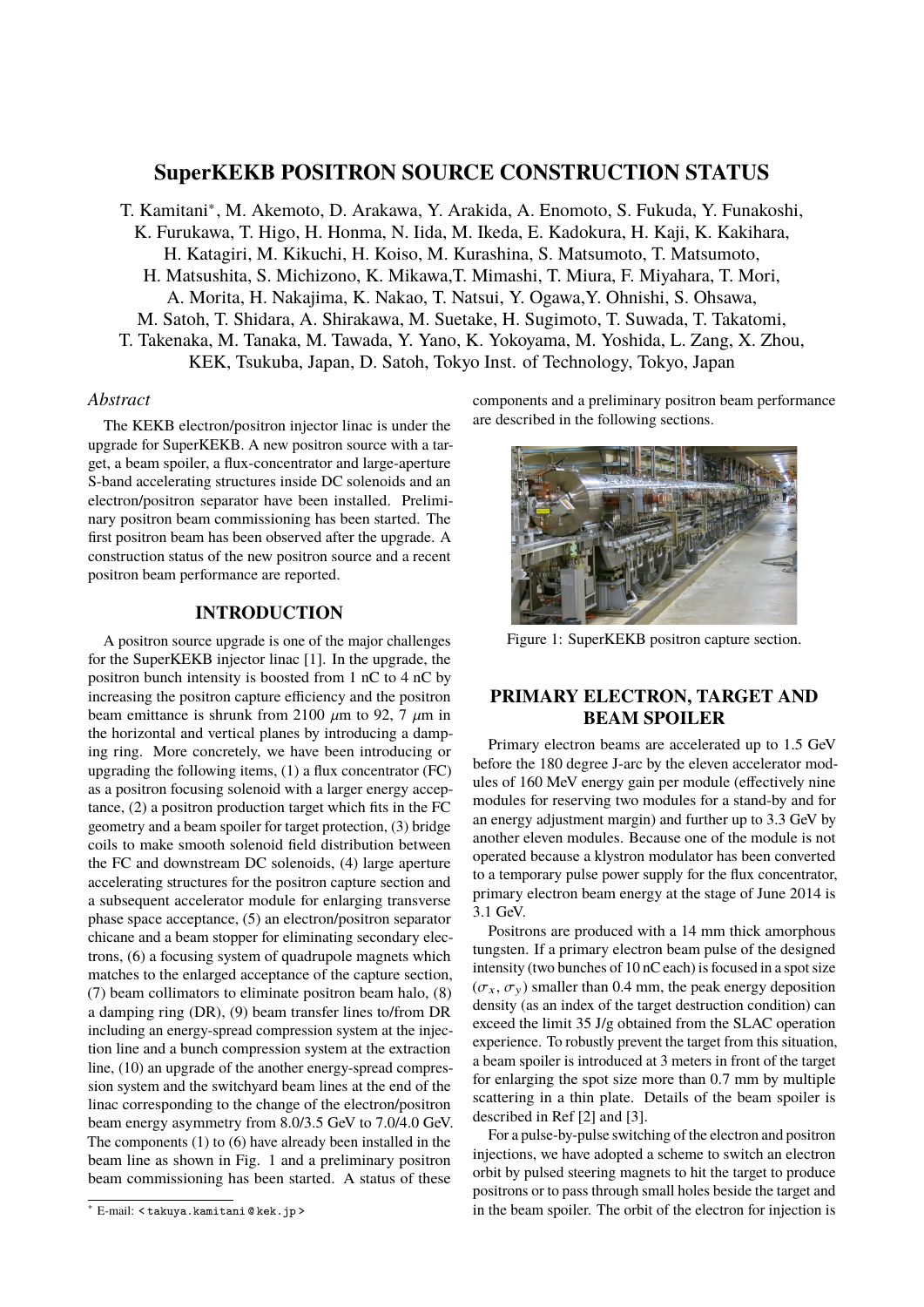set on the axis of the beam line to avoid an emittance growth. Meanwhile, the target is set with a 3.5 mm offset from the axis. Degradation of a positron yield by the target offset amounts to 50 %, however, it is shown to be reduced to 20 % by proper optimization of an electron incident position and of flux concentrator orientation with respect to the target as described in Ref [4].

### **FLUX CONCENTRATOR**

We have developed a flux concentrator (FC) based on the SLAC-IHEP model design [5]. A temporary pulse power supply has been constructed by modifying an existing klystron modulator to supply pulse current of  $6 \mu s$  width to the FC. A snubber circuit is connected to the pulse feeding line for a pulse wave form shaping. The maximum current is limited to 6 kA that is half of the design specification 12 kA, since this temporary power supply uses only single thyratron instead of two in the complete power supply. Thus, the available FC field strength at this stage is 1.8 T instead of the specified 3.5 T. The bridge coils outside the FC generate an additional 0.5 T field at 600 A current. After successful operation tests of two prototype FCs up to 6 kA, we have manufactured a FC assembly for operation in the beam line. It is composed of a FC in a vacuum chamber with pumping ports and two ion pumps, a positron production target in front of the FC with 2 mm gap, two bridge coils and horizontal/vertical steering coils of DC current operation outside the chamber, magnetic flux return yoke, a girder to support the assembly components, a multi-coupling plates for quick connection/disconnection of the various connectors for the DC power cables, the interlock signal cables and the cooling water pipes. The FC is set with 2 mm offset from the beam line axis. Thus, the target and the beam hole are placed within the aperture diameter of 7 mm keeping the hole on the axis as shown in the Fig. 2.



Figure 2: Flux Concentrator viewed from downstream.

The pulse current from the power supply is fed through ten parallel coaxial cables of 18 m long to reduce the inductance of the power line. To avoid the radiation damage in the insulation material at the cable terminals, the cables are connected to a power line of parallel copper plates at a position 3 m from the FC. The plates are connected through short removable copper bars to the electrodes at the endplate of the FC chamber. After the operation in a test stand, the FC assembly has been installed in the beam line. In a high-voltage processing of the FC, the solenoid field by the bridge coil induced gas bursts. Thus, we have performed a careful processing by scanning the FC voltage and the bridge coil field strength. After the processing, we still have some bursts in the beam operation, however, the frequency is less than a few per day.

### **LARGE APERTURE CAPTURE SECTION**

We use the large aperture S-band (LAS) accelerating structures in the positron capture section since their aperture diameter (30 mm) enlarge the transverse phase space acceptance twice compared to that with the conventional S-band structures (21 mm). Details of the LAS structure is described in Ref [6]. In the capture section for SuperKEKB, six LAS structures are installed inside the DC solenoid modules as shown in Fig. 3.



Figure 3: LAS structure insertion into DC solenoid.

While the first two structures are connected to a set of a klystron and a SLED cavity for higher field gradient as 14 MV/m, the following four structures to an another set for 10 MV/m. The high gradient in the first two structures is essential in reducing the satellite particles that can make radiation problem during the damping ring injection. The LAS structures are also used in the subsequent accelerator module in a quadrupole focusing region. Four structures were installed there. Acceleration length in the capture section is increased from 6 m for the KEKB capture section to 12 m for SuperKEKB. As a result, the positron beam energy from the capture section is boosted to 110 MeV compared with that of KEKB as 70 MeV even with the initial deceleration. This boost improves the beam transmission efficiency in the matching section after the capture section. As described in Ref [6], accelerating structures immersed in a magnetic field by DC solenoids or quadrupole magnets, can suffer from breakdown and multipacting problems. Since all the LAS structures are still in an rf processing stage, the operation for the preliminary positron beam commissioning has been performed with the SLED cavity detuned. The achieved field gradient are 10 MV/m for the first two structures and 7 MV/m for the others. Due to the limited power available